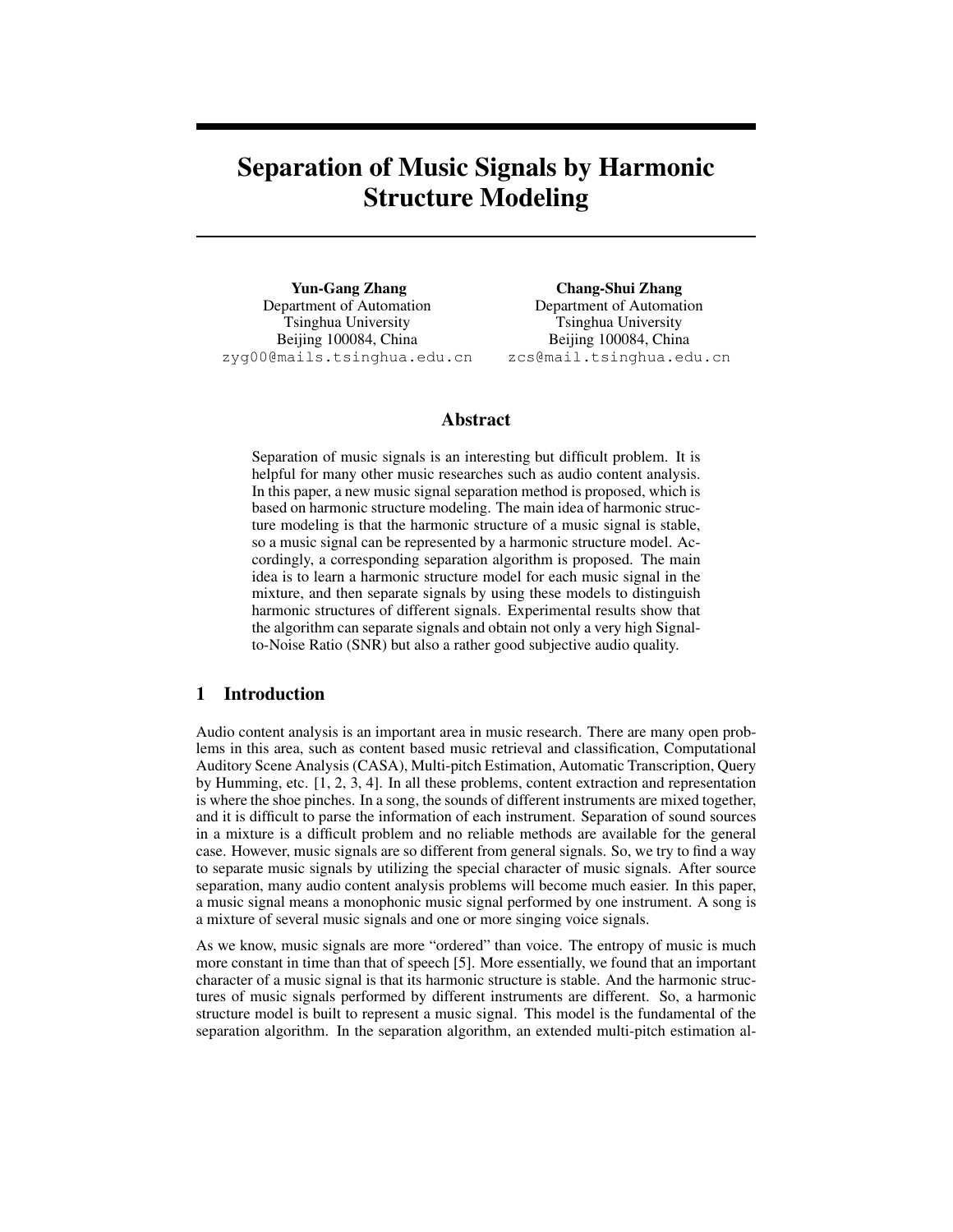gorithm is used to extract harmonic structures of all sources, and a clustering algorithm is used to calculate harmonic structure models. Then, signals are separated by using these models to distinguish harmonic structures of different signals.

There are many other signal separation methods, such as ICA [6]. General signal separation methods do not sufficiently utilize the special character of music signals. Gil-Jin and Te-Won proposed a probabilistic approach to single channel blind signal separation [7], which is based on exploiting the inherent time structure of sound sources by learning a priori sets of basis filters. In our approach, training sets are not required, and all information are directly learned from the mixture. Feng et al. applied FastICA to extract singing and accompaniment from a mixture [8]. Vanroose used ICA to remove music background from speech by subtracting ICA components with the lowest entropy [9]. Compared to these approaches, our method can separate each individual instrument sound, preserve the harmonic structure in the separated signals and obtain a good subjective audio quality. One of the most important contributions of our method is that it can significantly improve the accuracy of multi-pitch estimation. Compared to previous methods, our method learns models from the primary multi-pitch estimation results, and uses these models to improve the results. More importantly, pitches of different sources can be distinguished by these models. This advantage is significant for automatic transcription.

The rest of this paper is organized as follows: Harmonic structure modeling is detailed in Section two. The algorithm is described in section three. Experimental results are shown in section four. Finally, conclusion and discussions are given in section five.

#### 2 Harmonic structure modeling for music signals

A monophonic music signal  $s(t)$  can be represented by a sinusoidal model [10]:

$$
s(t) = \sum_{r=1}^{R} A_r(t) \cos[\theta_r(t)] + e(t)
$$
 (1)

where  $A_r(t)$  and  $\theta_r(t) = \int_0^t 2\pi r f_0(\tau) d\tau$  are the instantaneous amplitude and phase of the  $r^{th}$  harmonic, respectively, R is the maximal harmonic number,  $f_0(\tau)$  is the fundamental frequency at time  $\tau$ ,  $e(t)$  is the noise component.

We divide  $s(t)$  into overlapped frames and calculate  $f_0^l$  and  $A_r^l$  by detecting peaks in the magnitude spectrum.  $A_r^l = 0$ , if there doesn't exist the  $r^{th}$  harmonic.  $l = 1, ..., L$  is the frame index.  $f_0^l$  and  $[A_1^l, \ldots, A_R^l]$  describe the position and amplitudes of harmonics. We normalize  $A_r^l$  by multiplying a factor  $\rho^l = C/A_1^l$  ( C is an arbitrary constant) to eliminate the influence of the amplitude. We translate the amplitudes into a log scale, because the human ear has a roughly logarithmic sensitivity to signal intensity. Harmonic Structure Coefficient is then defined as equation (2). The timbre of a sound is mostly controlled by the number of harmonics and the ratio of their amplitudes, so  $\mathbf{B}^l = [B_1^l, \dots, B_R^l],$ which is free from the fundamental frequency and amplitude, exactly represents the timbre of a sound. In this paper, these coefficients are used to represent the harmonic structure of a sound. Average Harmonic Structure and Harmonic Structure Stability are defined as follows to model music signals and measure the stability of harmonic structures.

• Harmonic Structure  $\mathbf{B}^l$ ,  $B_i^l$  is Harmonic Structure Coefficient:

$$
\mathbf{B}^{l} = [B_{1}^{l}, \dots, B_{R}^{l}], B_{i}^{l} = \log(\rho^{l} A_{i}^{l}) / \log(\rho^{l} A_{1}^{l}), i = 1, \dots, R
$$
 (2)

• Average Harmonic Structure (AHS):  $\bar{\mathbf{B}} = \frac{1}{L}$  $\frac{1}{L}$  $\sum$  $\bar{l=1}$  $\mathbf{B}^l$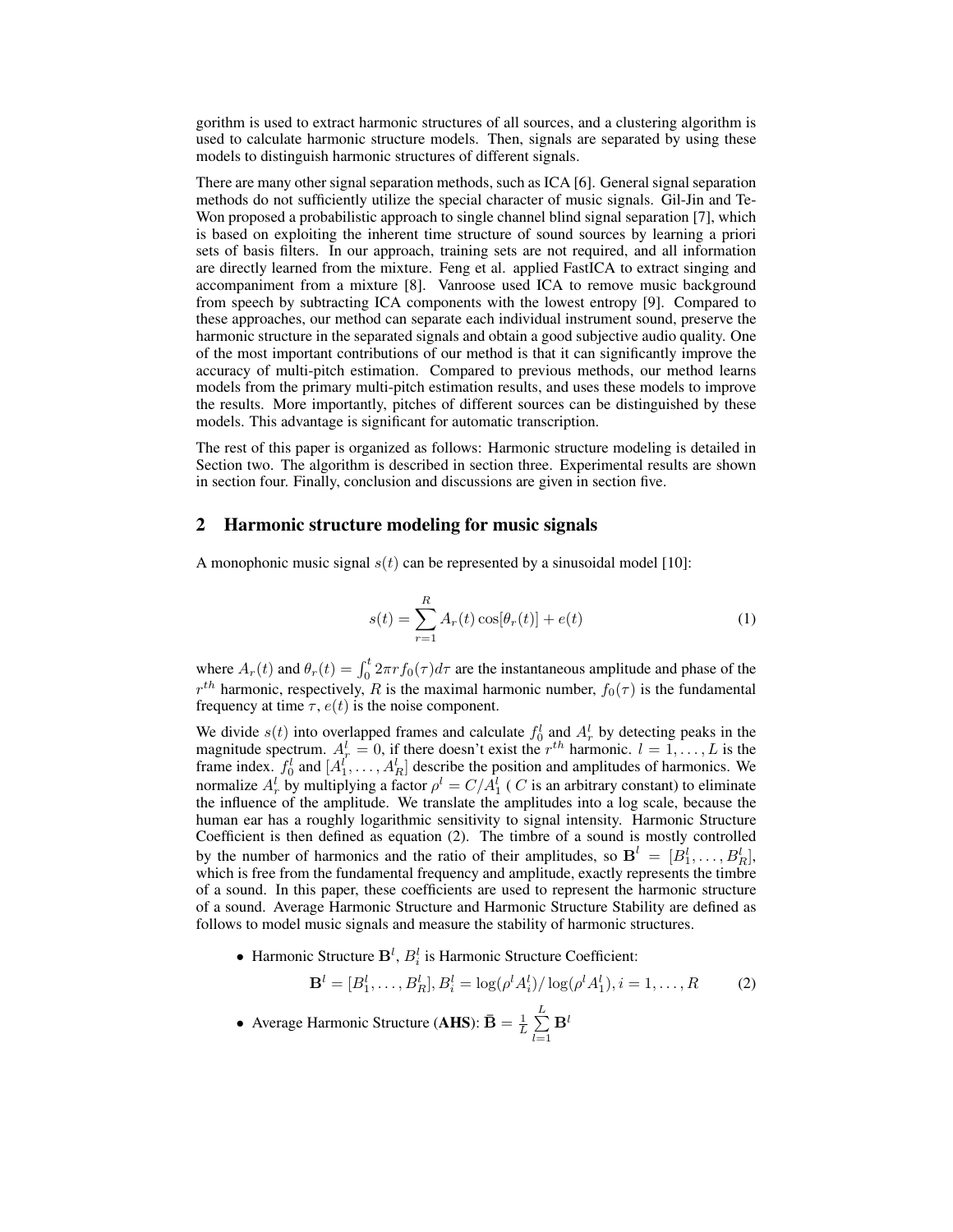• Harmonic Structure Stability (HSS):

$$
HSS = \frac{1}{R} \cdot \frac{1}{L} \sum_{l=1}^{L} \left\| \mathbf{B}^{l} - \bar{\mathbf{B}} \right\|^{2} = \frac{1}{RL} \sum_{r=1}^{R} \sum_{l=1}^{L} \left( B_{r}^{l} - \bar{B}_{r} \right)^{2} \tag{3}
$$

AHS and HSS are the mean and variance of  $B<sup>l</sup>$ . Since timbres of most instruments are stable,  $B<sup>l</sup>$  varies little in different frames in a music signal and AHS is a good model to represent music signals. On the contrary,  $B<sup>l</sup>$  varies much in a voice signal and the corresponding HSS is much bigger than that of a music signal. See figure 1.



(a) Spectra in different frames of a voice signal. The number of harmonics (significant peaks in the spectrum) and their amplitude ratios are totally different.



(b) Spectra in different frames of a piccolo signal. The number of harmonics (significant peaks in the spectrum) and their amplitude ratios are almost the same.





(e) The AHS and HSS of a male singing voice (f) The AHS and HSS of a female singing voice

Figure 1: Spectra, AHSs and HSSs of voice and music signals. In (c)-(f), x-axis is harmonic number, y-axis is the corresponding harmonic structure coefficient.

# 3 Separation algorithm based on harmonic structure modeling

Without loss of generality, suppose we have a signal mixture consisting of one voice and several music signals. The separation algorithm consists of four steps: preprocessing, extraction of harmonic structures, music AHSs analysis, separation of signals.

In preprocessing step, the mean and energy of the input signal are normalized. In the second step, the pitch estimation algorithm of Terhardt [11] is extended and used to extract harmonic structures. This algorithm is suitable for estimating both the fundamental frequency and all its harmonics. In Terhardt's algorithm, in each frame, all spectral peaks exceeding a given threshold are detected. The frequencies of these peaks are  $[f_1, \ldots, f_K]$ , K is the number of peaks. For a fundamental frequency candidate  $f$ , count the number of  $f_i$  which satisfies the following condition: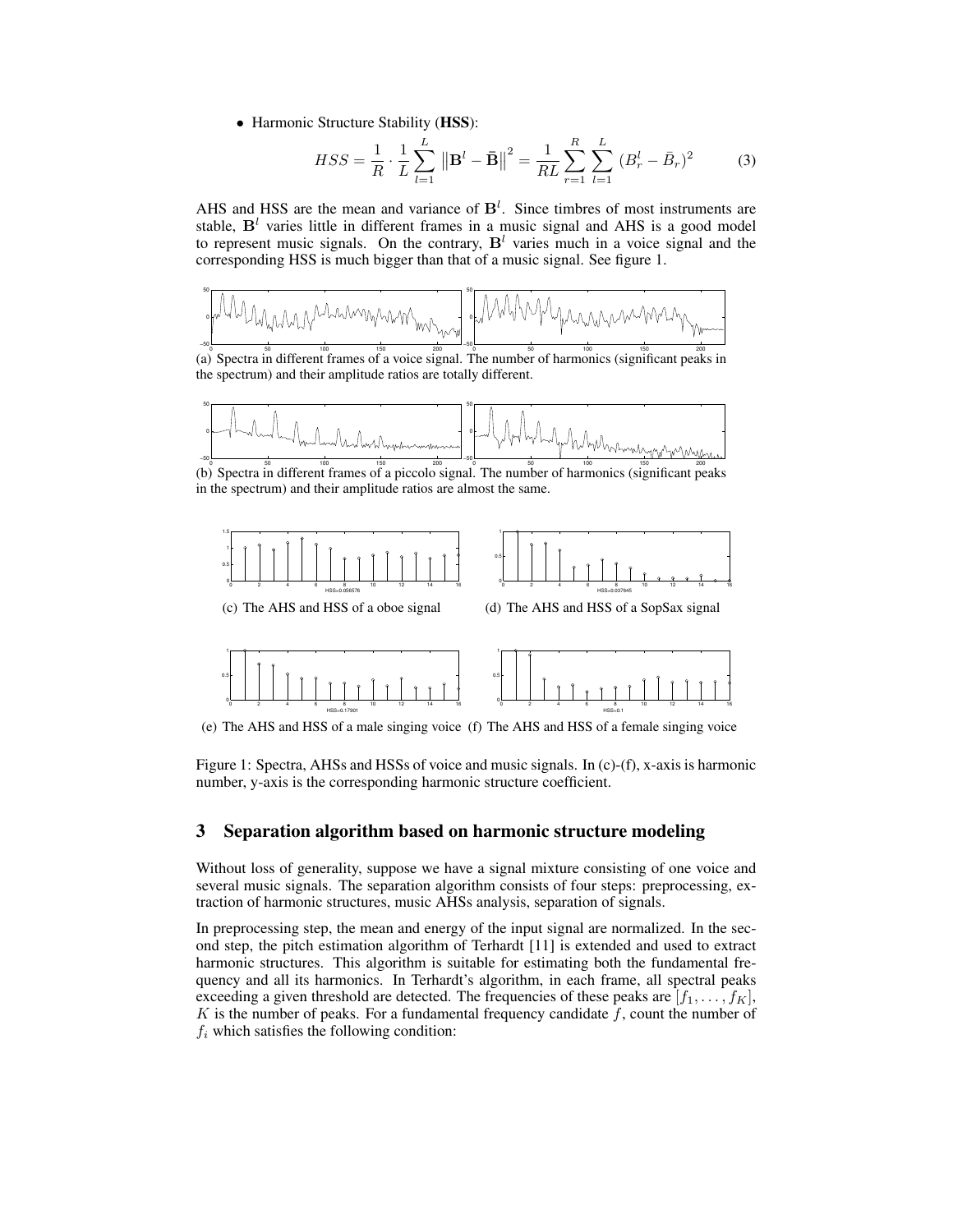$$
floor[(1+d)f_i/f] \ge (1-d)f_i/f \tag{4}
$$

 $floor(x)$  denotes the greatest integer less than or equal to x. This condition means whether  $r_i f \cdot (1 - d) \leq f_i \leq r_i f \cdot (1 + d)$ . If the condition is fulfilled,  $f_i$  is the frequency of the  $r_i^{th}$  harmonic component when fundamental frequency is f. For each fundamental frequency candidate f, the coincidence number is calculated and  $\hat{f}$  corresponding to the largest coincidence number is selected as the estimated fundamental frequency.

The original algorithm is extended in the following ways: Firstly, not all peaks exceeding the given threshold are detected, only the significant ones are selected by an edge detection procedure. This is very important for eliminating noise and achieving high performances in next steps. Secondly, not only the fundamental frequency but also all its harmonics are extracted, then B can be calculated. Thirdly, the original optimality criterion is to select  $\hat{f}$  corresponding to the largest coincidence number. This criterion is not stable when the signal is polyphonic, because harmonic components of different sources may influence each other. A new optimality criterion is define as follows  $(n$  is the coincidence number):

$$
d = \frac{1}{n} \sum_{i=1, f_i \text{ coincident with } f}^{K} \frac{|r_i - f_i/f|}{r_i}
$$
(5)

 $f$  corresponding to the smallest  $d$  is the estimated fundamental frequency. The new criterion measures the precision of coincidence. For each fundamental frequency, harmonic components of the same source are more probably to have a high coincidence precision than those of a different source. So, the new criterion is helpful for separation of harmonic structures of different sources. Note that, the coincidence number is required to be larger than a threshold, such as 4-6. This requirement eliminates many errors. Finally, in the original algorithm, only one pitch was detected in each frame. Here, the sound is polyphonic. So, all pitches for which the corresponding  $d$  is below a given threshold are extracted.

After harmonic structure extraction, a data set of harmonic structures is obtained. As the analysis in section two, in different frames, music harmonic structures of the same instrument are similar to each other and different from those of other instruments. So, in the data set all music harmonic structures form several high density clusters. Each cluster corresponds to an instrument. Voice harmonic structures scatter around like background noise, because the harmonic structure of the voice signal is not stable.

In the third step, NK algorithm [12] is used to learn music AHSs. NK algorithm is a clustering algorithm, which can cluster data on data sets consisting of clusters with different shapes, densities, sizes and even with some background noise. It can deal with high dimensional data sets. Actually, the harmonic structure data set is such a data set. Clusters of harmonic structures of different instruments have different densities. Voice harmonic structure are background noise. Each data point, a harmonic structure, has a high dimensionality (20 in our experiments). In NK algorithm, first find K neighbors for each point and construct a neighborhood graph. Each point and its neighbors form a neighborhood. Then local PCA is used to calculate eigenvalues of a neighborhood. In a cluster, data points are close to each other and the neighborhood is small, so the corresponding eigenvalues are small. On the contrary, for a noise point, corresponding eigenvalues are much bigger. So noise points can be removed by eigenvalue analysis. After denoising, in the neighborhood graph, all points of a cluster are connected together by edges between neighbors. If two clusters are connected together, there must exist long edges between them. Then the eigenvalues of the corresponding neighborhoods are bigger than others. So all edges between clusters can be found and removed by eigenvalue analysis. Then data points are clustered correctly and AHSs can be obtained by calculate the mean of each cluster.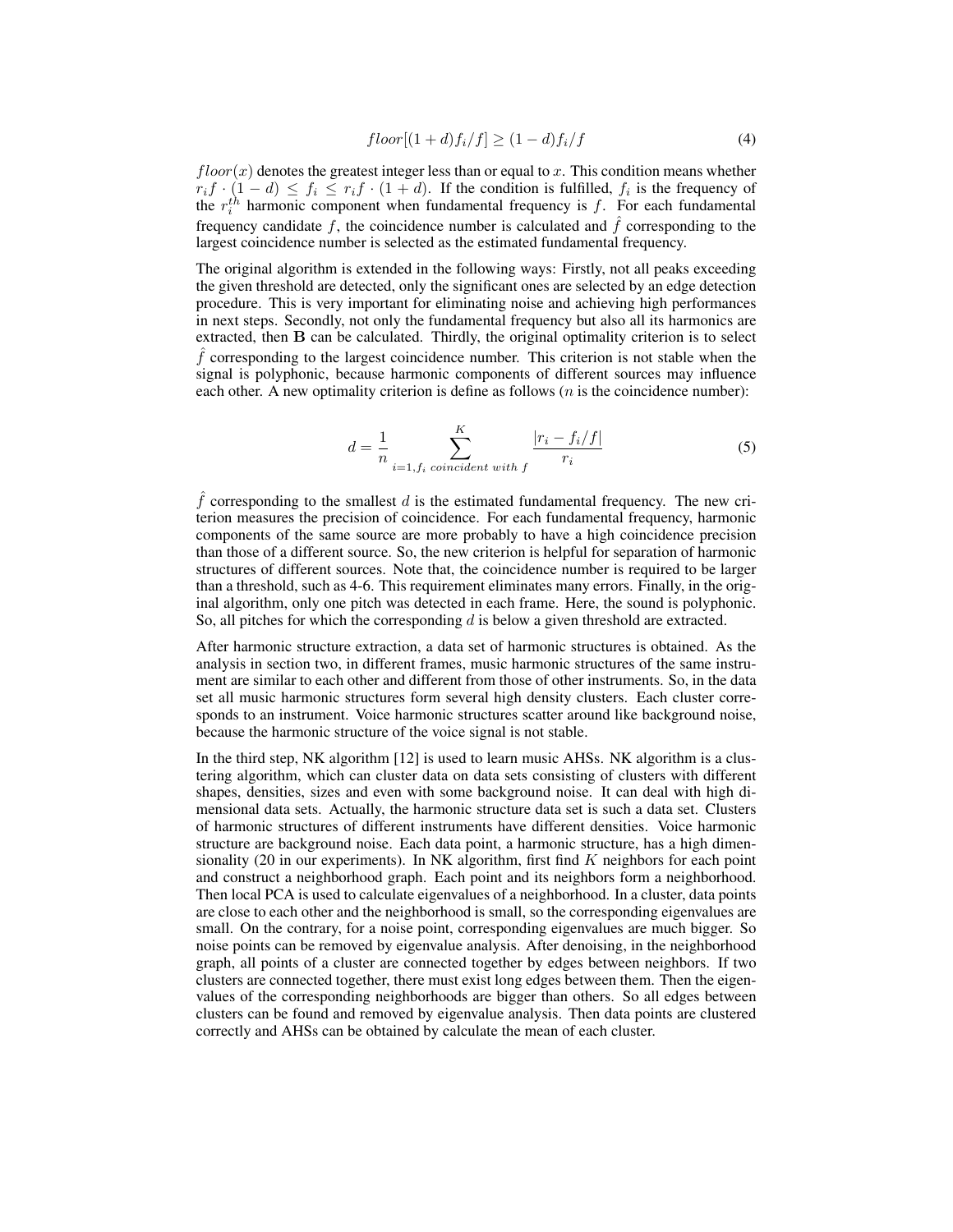In the separation step, all harmonic structures of an instrument in all frames are extracted to reconstruct the corresponding music signals and then removed from the mixture. After removing all music signals, the rest of the mixture is the separated voice signal.

The procedure of music harmonic structure detection is detailed as follows. Given a music AHS  $[\bar{B}_1, \ldots, \bar{B}_R]$  and a fundamental frequency candidate f, a music harmonic structure is predicted.  $[f, 2f, \ldots, Rf]$  and  $[\bar{B}_1, \ldots, \bar{B}_R]$  are its frequencies and harmonic structure coefficients. The closest peak in the magnitude spectrum for each predicted harmonic component is detected. Suppose  $[f_1, \ldots, f_R]$  and  $[B_1, \ldots, B_R]$  are the frequencies and harmonic structure coefficients of these peaks (measured peaks). Formula 6 is defined to calculate the distance between the predicted harmonic structure and the measured peaks.

$$
D(f) = \sum_{\substack{r=1, \bar{B}_r > 0, B_r > 0}}^R \{ \Delta f_r \cdot (rf)^{-p} + \frac{\bar{B}_r}{B_{\text{max}}} \times q \Delta f_r \cdot (rf)^{-p} \} + a \sum_{\substack{R \\ r=1, \bar{B}_r > 0, B_r > 0}}^R (\frac{\bar{B}_r}{\bar{B}_{\text{max}}}) (\bar{B}_r - B_r)^2
$$
\n(6)

The first part of D is a modified version of Two-Way Mismatch measure defined by Maher and Beauchamp, which measures the frequency difference between predicted peaks and measured peaks [13], where p and q are parameters, and  $\Delta f_r = |f_r - r \cdot f|$ . The second part measures the shape difference between the two,  $a$  is a normalization coefficient. Note that, only harmonic components with none-zero harmonic structure coefficients are considered. Let  $\tilde{f}$  indicate the fundamental frequency candidate corresponding to the smallest distance between the predicted peaks and the actual spectral peaks. If  $D(\hat{f})$  is smaller than a threshold  $T_d$ , a music harmonic structure is detected. Otherwise there is no music harmonic structure in the frame. If a music harmonic structure is detected, the corresponding measured peaks in the spectrum are extracted, and the music signal is reconstructed by IFFT. Smoothing between frames is needed to eliminate errors and click noise between frames.

# 4 Experimental results

We have tested the performance of the proposed method on mixtures of different voice and music signals. The sample rate of the mixtures is 22.05kHz. Audio files for all the experiments are accessible at the website $<sup>1</sup>$ .</sup>

Figure 2 shows experimental results. In experiments 1 and 2, the mixed signals consist of one voice signal and one music signal. In experiment 3, the mixture consists of two music signals. In experiment 4, the mixture consists of one voice and two music signals. Table 1 shows SNR results. It can be seen that the mixtures are well separated into voice and music signals and very high SNRs are obtained in the separated signals. Experimental results show that music AHS is a good model for music signal representation and separation. There is another important fact that should be emphasized. In the separation procedure, music harmonic structures are detected by the music AHS model and separated from the mixture, and most of the time voice harmonic structures remain almost untouched. This procedure makes separated signals with a rather good subjective audio quality due to the good harmonic structure in the separated signals. Few existing methods can obtain such a good result because the harmonic structure is distorted in most of the existing methods.

It is difficult to compare our method with other methods, because they are so different. However, we compared our method with a speech enhancement method, because separation

<sup>1</sup> http://www.au.tsinghua.edu.cn/szll/bodao/zhangchangshui/bigeye/member/zyghtm/ experiments.htm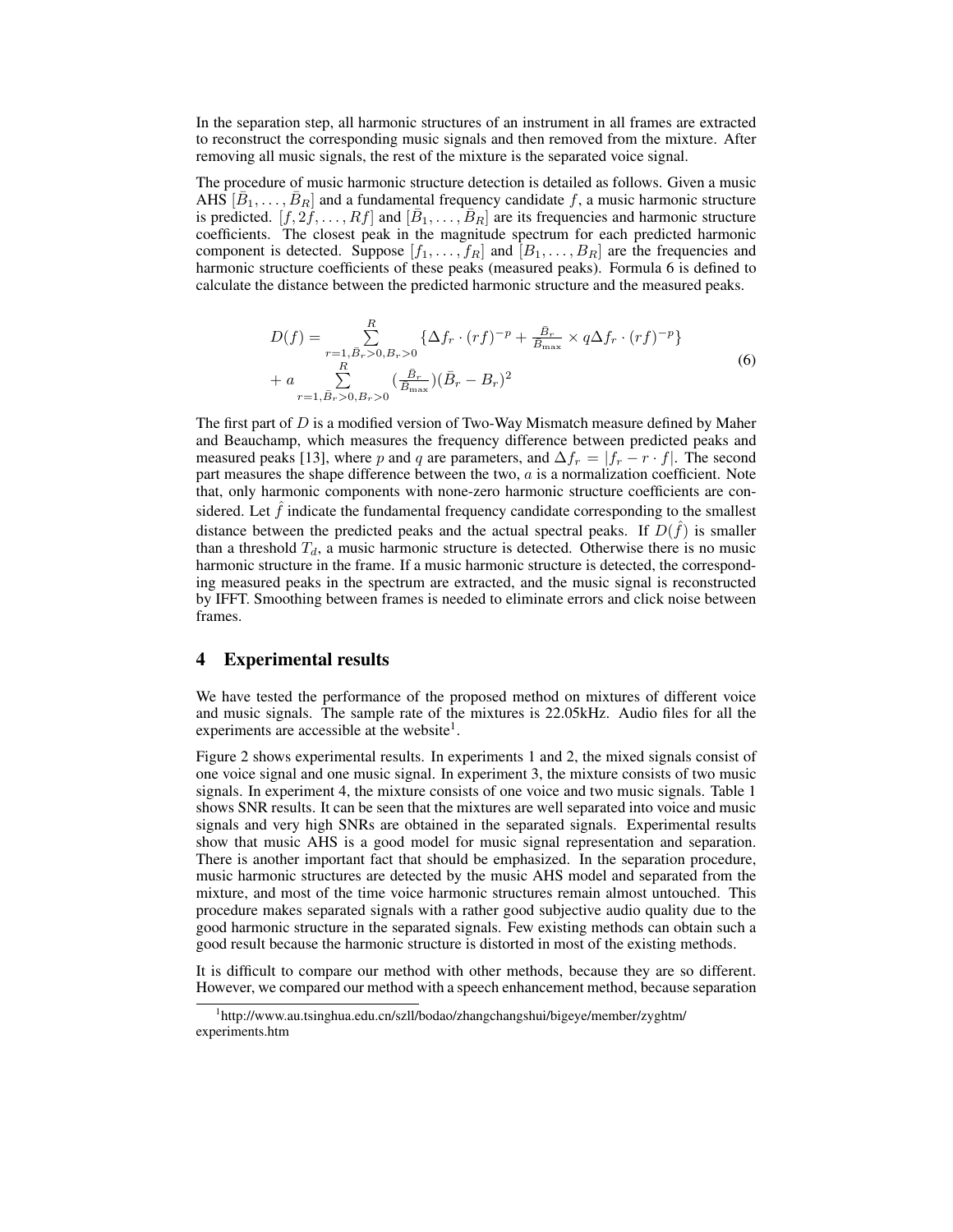| $a$ or $m_2$ are the states of the separated voice and maste signals. |         |            |        |      |     |      |     |                                                                                                                                                                                          |
|-----------------------------------------------------------------------|---------|------------|--------|------|-----|------|-----|------------------------------------------------------------------------------------------------------------------------------------------------------------------------------------------|
|                                                                       | $snr_v$ | $snr_{m1}$ |        |      |     |      |     | $\left\lceil snr_{m2} \right\rceil \left\lceil snr_{e}' \right\rceil \left\lceil snr_{w}' \right\rceil \left\lceil snr_{m1}' \right\rceil \left\lceil snr_{m2}' \right\rceil$ Total inc. |
| Experiment 1                                                          |         | 7.9        |        | -6.0 |     | 10.8 |     |                                                                                                                                                                                          |
| Experiment 2                                                          |         | 5.2        |        |      | 6.6 | 10.0 |     | 16.6                                                                                                                                                                                     |
| Experiment 3                                                          |         |            | $-1.6$ |      |     | 9.3  |     | 16.4                                                                                                                                                                                     |
| Experiment 4                                                          |         | 0.7        | $-2.2$ |      | 2.8 | 8.6  | 6.3 | 29.2                                                                                                                                                                                     |

Table 1: SNR results (DB):  $snr_v$ ,  $snr_{m1}$  and  $snr_{m2}$  are the SNRs of voice and music signals in the mixed signal.  $snr'_{e}$  is the SNR of speech enhancement result.  $snr'_{v}$ ,  $snr'_{m1}$ and  $snr'_{m2}$  are the SNRs of the separated voice and music signals.

of voice and music can be regarded as a speech enhancement problem by regarding music as background noise. Figure 2 (b), (d) give speech enhancement results obtained by a speech enhancement software which tries to estimate the spectrum of noise in the pause of speech and enhance the speech by spectral subtraction [14]. Detecting pauses in speech with music background and enhancing speech with fast music noise are both very difficult problems, so traditional speech enhancement techniques can't work here.

# 5 Conclusion and discussion

In this paper, a harmonic structure model is proposed to represent music signals and used to separate music signals. Experimental results show a good performance of this method.

The proposed method has many applications, such as multi-pitch estimation, audio content analysis, audio edit, speech enhancement with music background, etc.

Multi-pitch estimation is an important problem in music research. There are many existing methods, such as pitch perception model based methods, and probabilistic approaches [4, 15, 16, 17]. However, multi-pitch estimation is a very difficult problem and remains unsolved. Furthermore, it is difficult to distinguish pitches of different instruments in the mixture. In our algorithm, not only harmonic structures but also corresponding fundamental frequencies are extracted. So, the algorithm is also a new multi-pitch estimation method. It analyzes the primary multi-pitch estimation results and learns models to represent music signals and improve multi-pitch estimation results. More importantly, pitches of different sources can be distinguished by the AHS models. This advantage is significant for automatic transcription. Figure 2 (f) shows multi-pitch estimation results in experiment 3. It can be seen that, the multi-pitch estimation results are fairly good.

The proposed method is useful for melody extraction. As we know, in a mixed signal, multi-pitch estimation is a difficult problem. After separation, pitch estimation on the separated voice signal that contains melody becomes a monophonic pitch estimation problem, which can be done easily. The estimated pitch sequence represents the melody of the song. Then, many content base audio analysis tasks such as audio retrieval and classification become much easier and many midi based algorithms can be used on audio files.

There are still some limitations. Firstly, the proposed algorithm doesn't work for nonharmonic instruments, such as some drums. Some rhythm tracking algorithms can be used instead to separate drum sounds. Fortunately, most instrument sounds are harmonic. Secondly, for some instruments, the timbre in the onset is somewhat different from that in the stable duration. Also, different performing methods (pizz. or arco) produces different timbres. In these cases, the music harmonic structures of this instrument will form several clusters, not one. Then a GMM model instead of an average harmonic structure model (actually a point model) should be used to represent the music.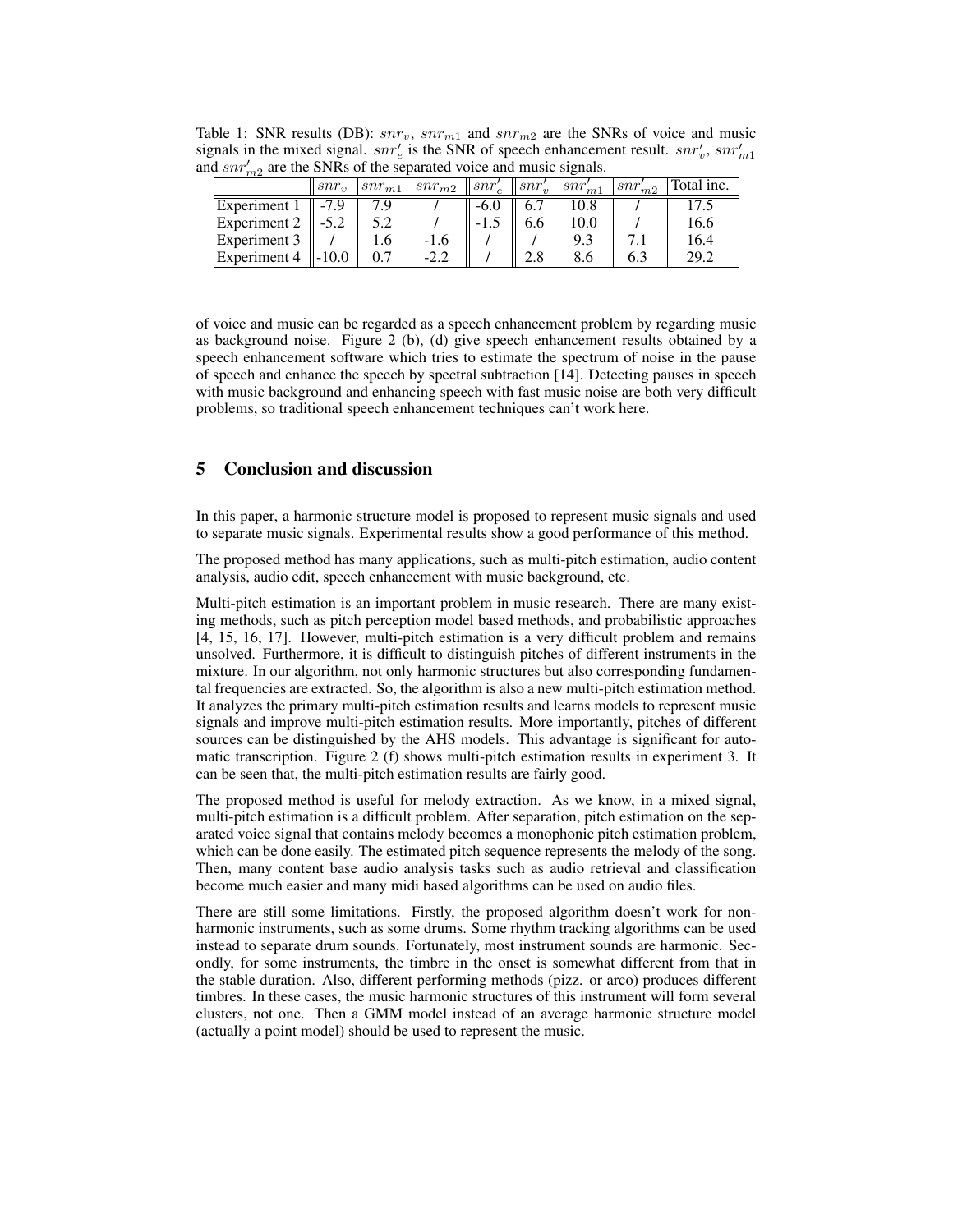

Figure 2: Experimental results.